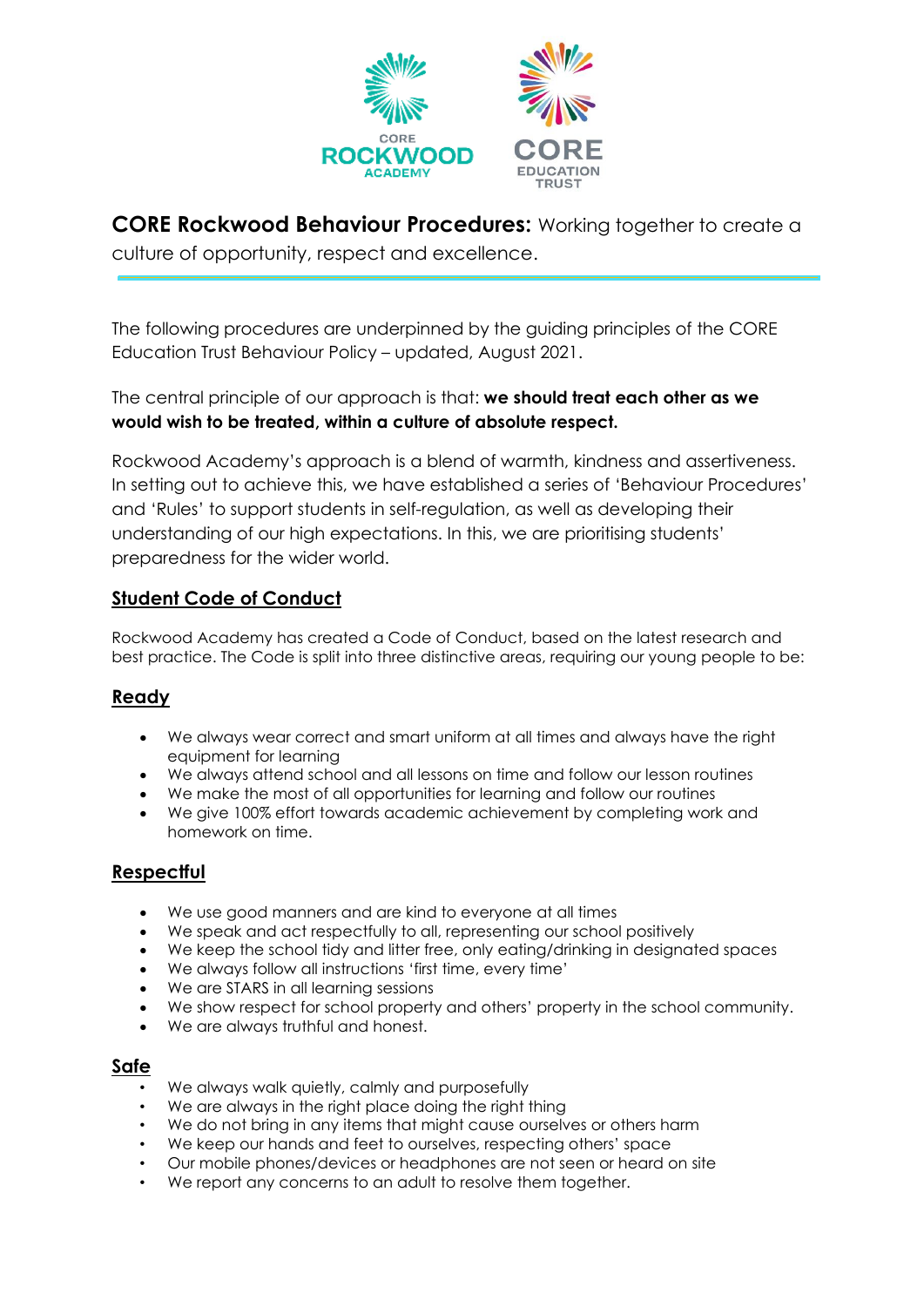#### **Routines for Learning**

Routines are essential for high quality teaching and learning to take place. We use simple routines to start and finish lessons and the expectation is that they are done well by all staff and students.

### **CORE Start**

- Line up outside of the room
- Coats and bags off
- Meet and greet the teacher
- Stand behind your seat
- Correct equipment on the desk
- Begin the "Do Now" activity

### **CORE Finish**

- Make sure you have everything you need for your homework
- Ensure you leave the room tidy and pack all equipment away
- Stand behind your seat
- Wait until the teacher dismisses you
- Walk quietly on the left to your next lesson

**CORE Learning -** is a simple way of explaining the learning behaviours we expect to see in all students.

# *S***tand or sit smartly**

Sit straight and upright.

# *T***rack the speaker**

Show that you are listening: follow closely; look at the speaker.

# *A***ctively Engage**

Be on task, 'actively' engaged and give every activity 100% effort.

# *R***espect**

Never interrupt. Present your work with pride and celebrate the success of others.

# *S***peak clearly and confidently**

All responses must be conveyed in full sentences.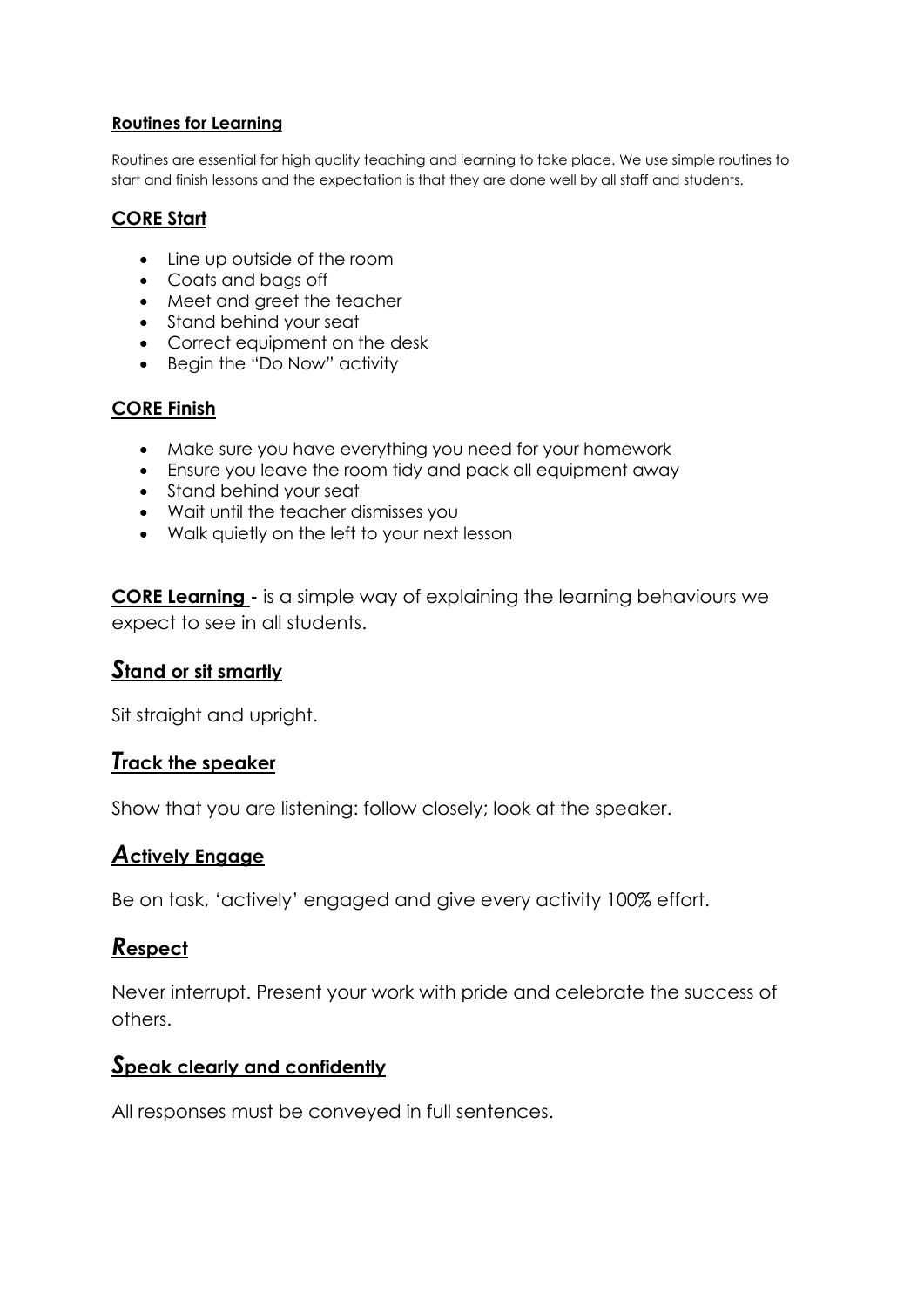### **Strategies to Maintain Good Behaviour**

Rockwood Academy uses several key strategies to maintain respectful behaviour. Managing student behaviour is based on highly positive relationships. As required, Rockwood staff will spend time correcting and coaching students to make appropriate choices. The diagram below highlights this strategy.



The process of managing student conduct is as follows:

**Stage 1:** Verbal warning. This is followed with a reminder of the Rockwood 'Code of Conduct'.

**Stage 2:** A C20 is issued. A C20 is a 'central correction' administered by any member staff, for a break of the Code of Conduct, after a verbal warning. This is scheduled after close of the standard Academy Day. Year Group Co-ordinators (YGC) will collect students and place in a designated room from 3.10-3:30pm. Subject teachers who have issued the C20 correction will then collect students from the designated room and hold a coaching, reflection and restorative conversation to support the student. A fresh start is agreed.

**Stage 3:** A C40 is issued. A C40 is a 'central correction' and can be applied to students who repeat a break of the same / different element of the Code of Conduct within the classroom and do not modify behaviour as a result of conversations and / or C20 sanctions being implemented. A C40 can also be issued to students who have missed detentions.

YGC will collect students and place in the designated room from 3.10-3:50. Subject teachers who have issued the C40 minutes detention will then collect students from the designated room. They will provide coaching, reflection and restorative conversations and return them to the central location. A fresh start is agreed.

**Stage 4:** A C60 is issued**.** A 60-minute 'central correction' with a YGC or subject teacher can be issued as a more serious sanction. YGC will collect students and place them in the designated room from 3.10-4:10. Subject teachers who have issued the 60-minute correction will then collect students from the designated room. A 60-minute sanction is issued automatically to:

Students whose conduct requires a response from additional staff (Respectful / Safe)

Those late to Academy without valid reason (Ready)

forgetting their planner (Ready)